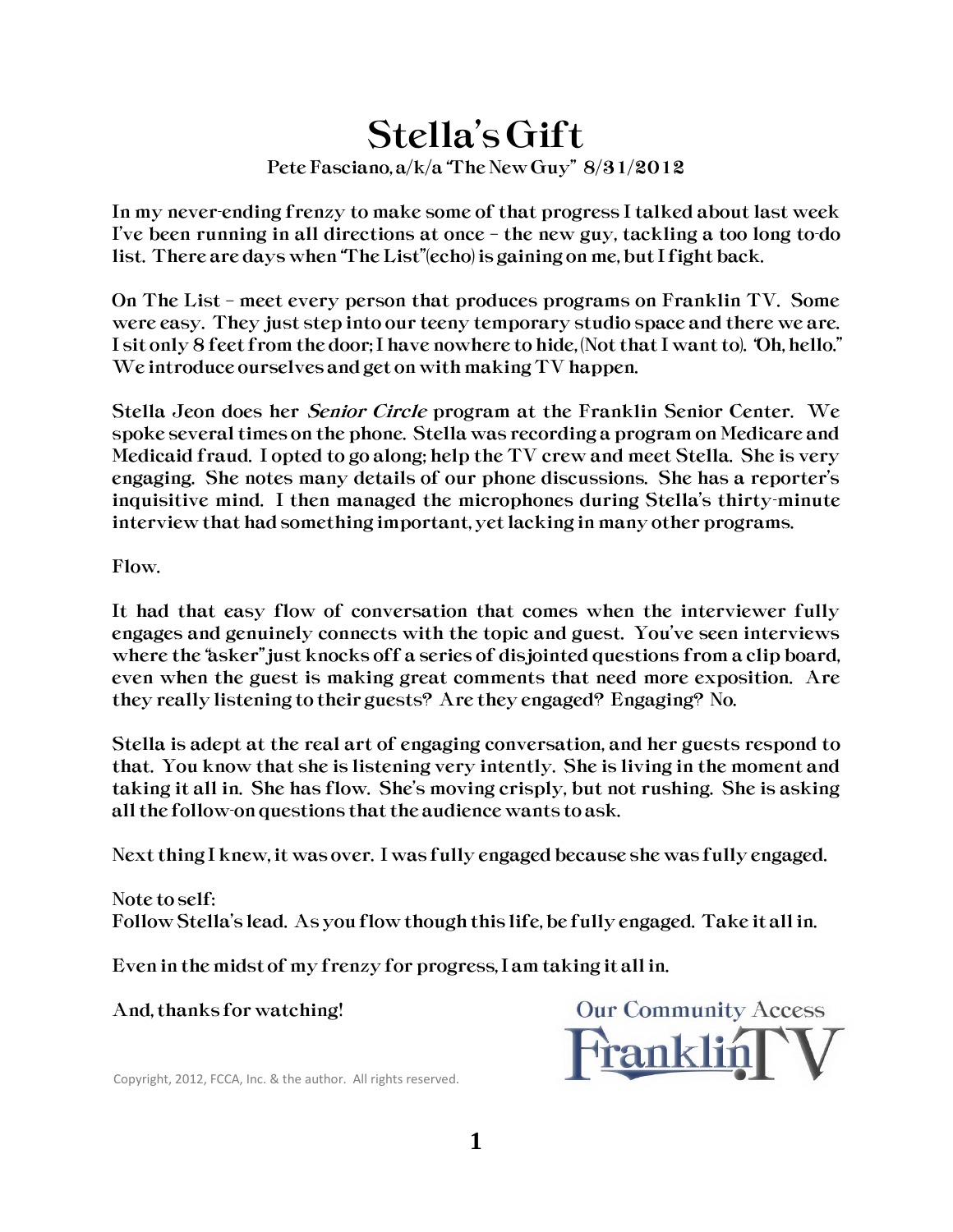### Stella is So Smooth by Pete Fasciano, Executive Director 10/27/2013

Stella Jeon called me to schedule a recording session for her interview program at the Senior Center. I hadn't seen her in a while. I was also interested in refining our production techniques for using multiple cameras on location. (That's a story for another time.) With two good reasons to spend time out of the office, off I went. While we were setting up microphones, lights and cameras in the Senior Center's library Stella sat with her two guests to discuss the program they were about to do. The guests were nervous about being on TV, about saying the wrong thing, and a handful of other apprehensions. But, Stella is a pro. Stella is in charge.

#### Stella is smooth.



Smooth means that you have a natural ability to put folks at ease because you are at ease and totally engaged, all while engaging those around you.

Stella is always engaged.

Stella makes ease contagious.

Stella is a carrier.

Well before we began recording, Stella worked her subtle magic. Her two guests settled in. They focused on her and the conversation that rolled by effortlessly. They were focused on Stella simply because she was totally focused on them. That's what Stella does. All the time.

Then – it was over.

"Really? That's it? We're already done? - That wasn't so bad."

Score another one for Stella. For her – just another day at the office.

And for me (thanks to Stella), it wasn't just another day at the office.

And, thanks for watching!



Copyright, 2013, FCCA, Inc. & the author. All rights reserved.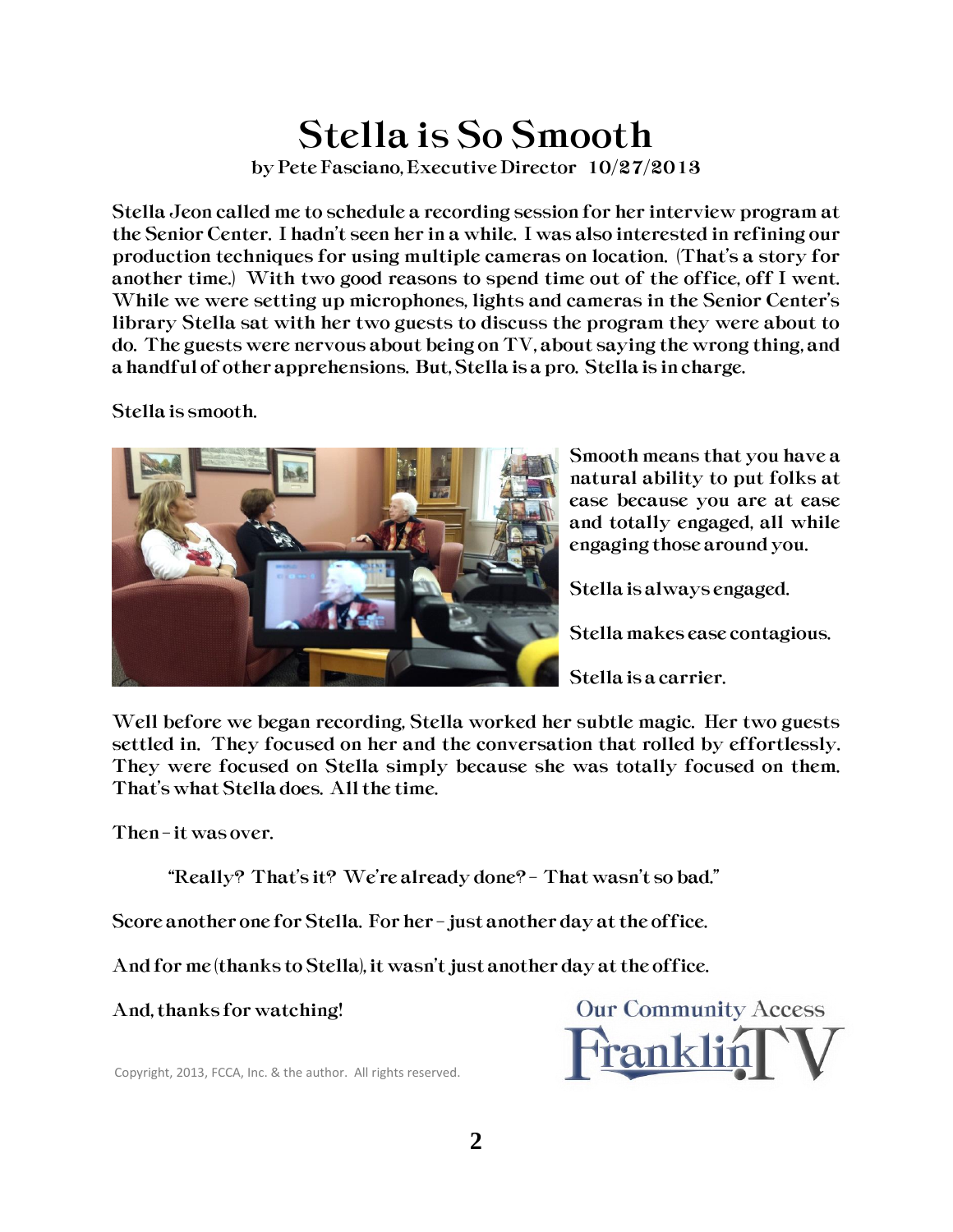# In Memoriam, Stella Jeon

by Pete Fasciano, Executive Director  $6/1/2014$ 

As host extraordinaire of our Senior Circle TV Program, Stella Jeon interviewed just about anyone and everyone; 117 episodes over the years. She captured many memories; many lives well lived; many now gone.

Our president Ken Norman, The Senior Center's Karen Alves, Ralph Masi, our TV crew and I gathered at Stella's House. A few weeks earlier we learned that Stella had been diagnosed with pancreatic cancer, and we were there to do something long overdue yet entirely necessary. We were there to interview Stella herself. Privately, each of us also knew we were there to say good-bye.

Not an easy good-bye.

With cameras running, Ken turned to Stella with his first (and only) question. Without hesitation over the next hour a life poured forth. All of it. Stella relived her life and times, her personal journey, offered her very spirit – beginning to end. Clearly, Stella wanted to be heard, remembered, appreciated. She deserved no less.

This was the gift of listening – just listening with genuine interest and caring. This was the gift that Stella so often brought in abundance to her many interviews.

She wrapped up every show with a quote by Abe Lincoln.

"In the end, it's not the years in your life that count. It's the life in your years."

Ever positive, never down, she lived. Stella also knew that the life in your years flows from the happiness in your life, and happiness is a choice – a willful act.

Loss finds us all. Old friends and loves long gone; vision gone, Stella chose happy.

Time to go. She hugged us; told each of us that she loved us. A parting gift. She made sure I got a nice slice of spanikopita to take home.

Not an easy good-bye. Not one to be missed for anything.

Thank you, Stella.

And, we thank you for watching!



Copyright, 2014, FCCA, Inc. & the author. All rights reserved.